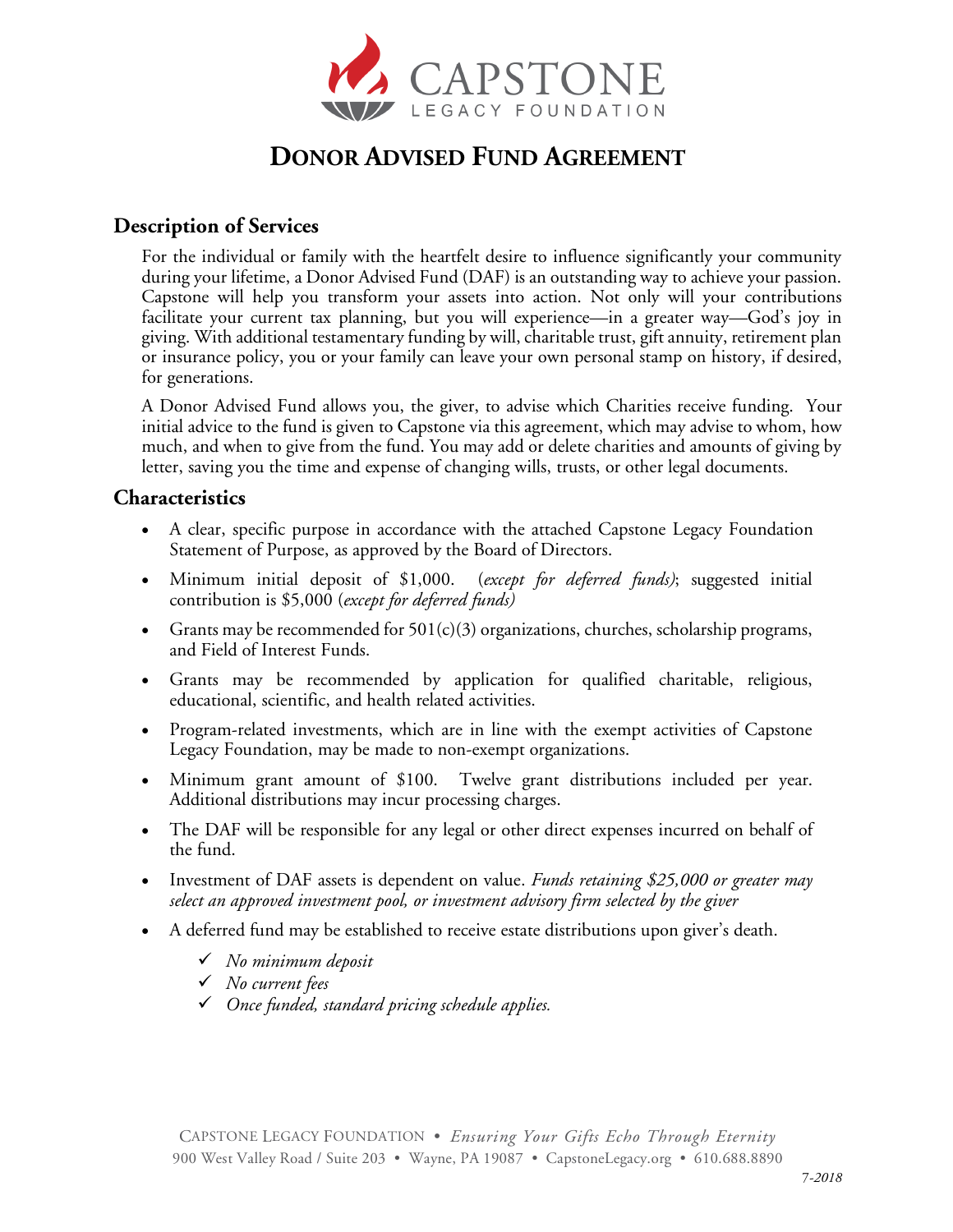# **PART I - Fund Information**

| Relationship: Spouse Son Daughter DOther COMER COMERCIAL SPONSITY OF SPONSITY OF SPONSITY OF SPONSITY OF SPONSITY                                                                                                              |  |  |  |
|--------------------------------------------------------------------------------------------------------------------------------------------------------------------------------------------------------------------------------|--|--|--|
| ADDRESS NORTH SERVICES AND RESERVE THE SERVE OF THE SERVE OF THE SERVE OF THE SERVE OF THE SERVE OF THE SERVE OF THE SERVE OF THE SERVE OF THE SERVE OF THE SERVE OF THE SERVE OF THE SERVE OF THE SERVE OF THE SERVE OF THE S |  |  |  |
|                                                                                                                                                                                                                                |  |  |  |
|                                                                                                                                                                                                                                |  |  |  |
|                                                                                                                                                                                                                                |  |  |  |
|                                                                                                                                                                                                                                |  |  |  |
|                                                                                                                                                                                                                                |  |  |  |
|                                                                                                                                                                                                                                |  |  |  |
|                                                                                                                                                                                                                                |  |  |  |
|                                                                                                                                                                                                                                |  |  |  |
|                                                                                                                                                                                                                                |  |  |  |
|                                                                                                                                                                                                                                |  |  |  |

*Please include guiding principle for distribution recommendations including names and addresses of qualified 501 (c)(3) nonprofit organizations or other charities to which distributions may be recommended. Indicate amount or percentage of distribution to each charity. Please see separate application for program-related investment proposal.*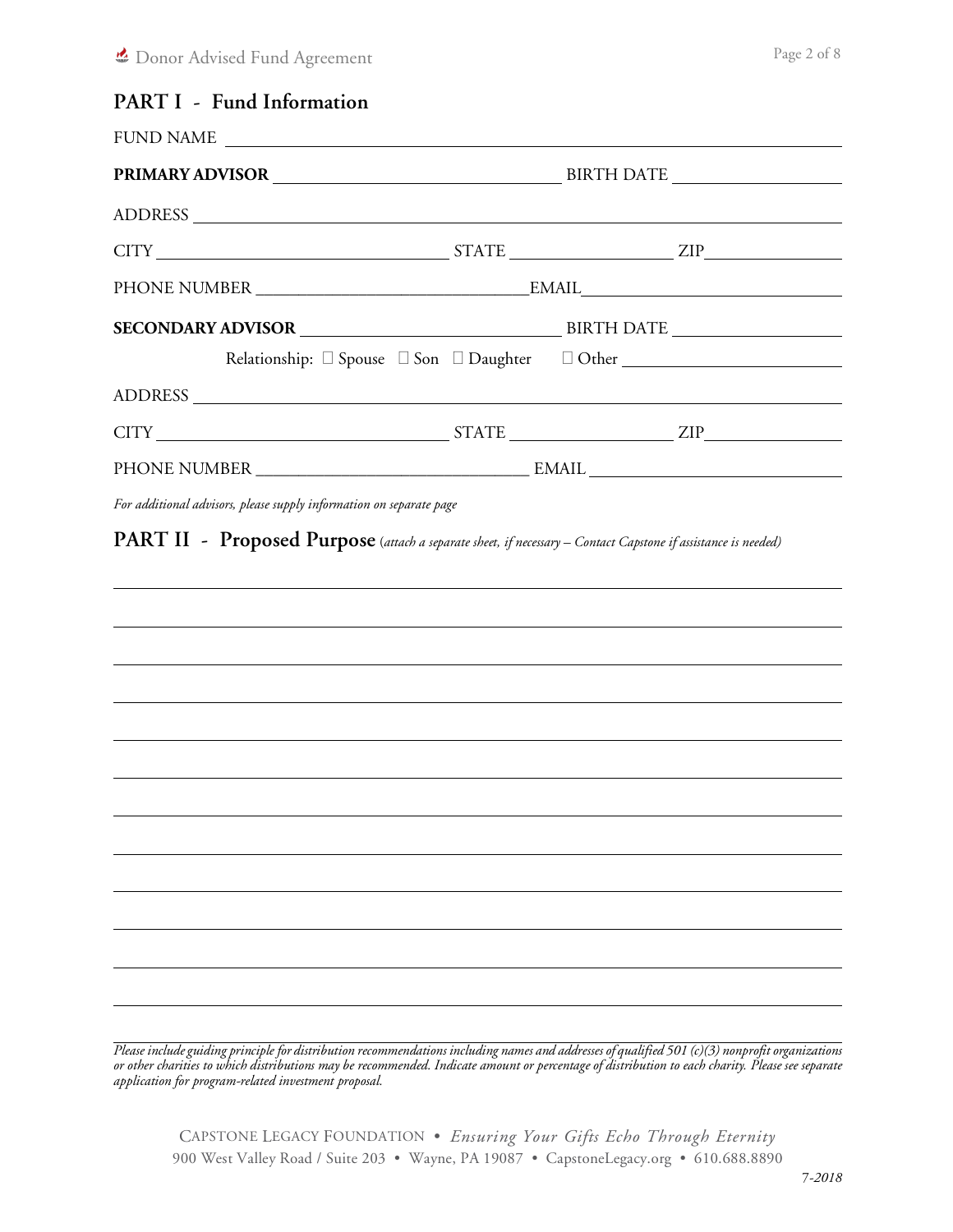**PART III - Successor Advisement** *(Optional, in the event of your disability or demise, the Successor Advisor will retain the same advisory rights as Fund Advisor, as the rights you have.)*

| <b>First Successor</b>  |                  |                     |  |
|-------------------------|------------------|---------------------|--|
|                         |                  |                     |  |
|                         | <b>TELEPHONE</b> |                     |  |
|                         | STATE ZIP        |                     |  |
| <b>Second Successor</b> |                  |                     |  |
| NAME                    |                  | <b>RELATIONSHIP</b> |  |
|                         | <b>TELEPHONE</b> |                     |  |
|                         | STATE ZIP        |                     |  |

*If no Successor Advisor is named, the Board of Directors may make annual grants consistent with your purpose in the sole discretion of the Board.*

# **PART IV - Investment Advisement** *(\$25,000 or greater)*

 $\Box$  I wish to nominate Capstone Legacy Foundation as investment adviser.

| □ I wish to nominate the Investment Adviser listed below. |  |
|-----------------------------------------------------------|--|
|                                                           |  |

| <b>NAME</b>                 | TELEPHONE      |
|-----------------------------|----------------|
| <b>FIRM</b>                 | <b>ADDRESS</b> |
| <b>CITY</b><br><b>STATE</b> | ZIP            |

# **PART V - Method of Funding**

#### IMMEDIATE FUNDING

 $\Box$  CASH: \$

0 NON-CASH PROPERTY

(Attach a separate sheet if necessary listing asset(s) you are considering gifting, including type of asset, location (if appropriate), estimated fair market value. Examples include appreciated stock, real estate, or interest in Limited Partnerships, or other business(es). For certain types of assets, such as, for example, real estate or ownership interests in a business, please complete the agreement form for the Capstone Legacy Foundation Storehouse, a supporting organization of Capstone Legacy Foundation, instead of this agreement form.)

#### DEFERRED FUNDING

0 TRUST

 $\Box$  Charitable Remainder Trust  $\Box$  Unitrust  $\Box$  NIMCRUT  $\Box$  Annuity Trust  $\Box$  Lead Trust (*Please attach copy of trust)*

 $\Box$  LIFE INSURANCE OR ANNUITY  $\Box$  GIFT ANNUITY REMAINDER INTEREST  $\Box$  BEQUEST

*(A member of Capstone will contact you for more information on these deferred funding options)*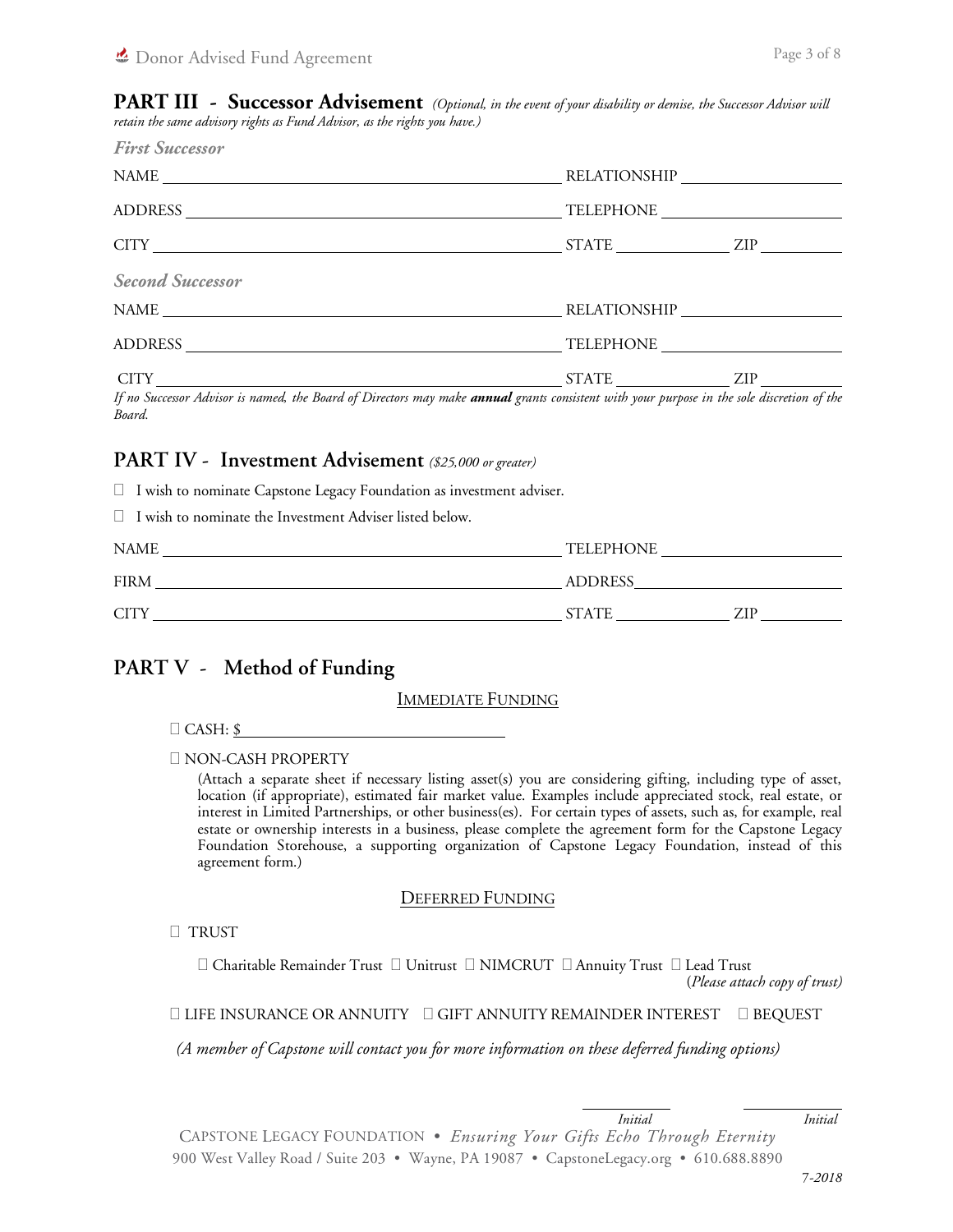# **STATEMENT OF UNDERSTANDING**

By completing and signing this Donor Advised Fund (DAF) agreement, we certify that we understand the nature of Donor Advised Funds and will conduct our activities in compliance with the regulations of the Internal Revenue Code of 1986, as amended or superseded.

We have read the Capstone Legacy Foundation Statement of Purpose (attached) and are in full agreement. We will abide by the policies and conditions set forth by Capstone Legacy Foundation which in some instances, exceed government requirements.

We acknowledge receipt of a current fee schedule and understand that fees will apply when the DAF is funded.

We understand that in order for our gifts to qualify as an income tax deduction, our gifts are irrevocable, and the ownership and custody of funds and property we give to the DAF will be fully relinquished to Capstone Legacy Foundation, that thereafter our communications regarding grants and/or investments from the DAF are advisory only and that ultimate decisions and control relative to each of these issues are the responsibility of Capstone Legacy Foundation and are required to be in accordance with its Statement of Purpose (see attached).

We agree that this document and any others relating to this agreement, whether original, faxed, or electronic, will be deemed original.

#### **APPLICANT/FUND ADVISOR: APPLICANT/FUND ADVISOR:**

| Name (Mr., Mrs., Miss, or Ms.) | (Please print name) | Name (Mr., Mrs., Miss, or Ms.) | (Please print name) |  |
|--------------------------------|---------------------|--------------------------------|---------------------|--|
|                                |                     |                                |                     |  |
| Signature                      | Date                | Signature                      | Date                |  |

## **PROFESSIONAL ADVISOR**

I hereby certify that I have informed the applicant of the nature of the Donor Advised Funds, and the gift and tax implications of establishing such funds with Capstone Legacy Foundation.

| Date |
|------|
|      |

Name of Firm Telephone

Address and State Zip State Zip State Zip State State State State State State State State State State State State State State State State State State State State State State State State State State State State State State

Professional Advisor Email Address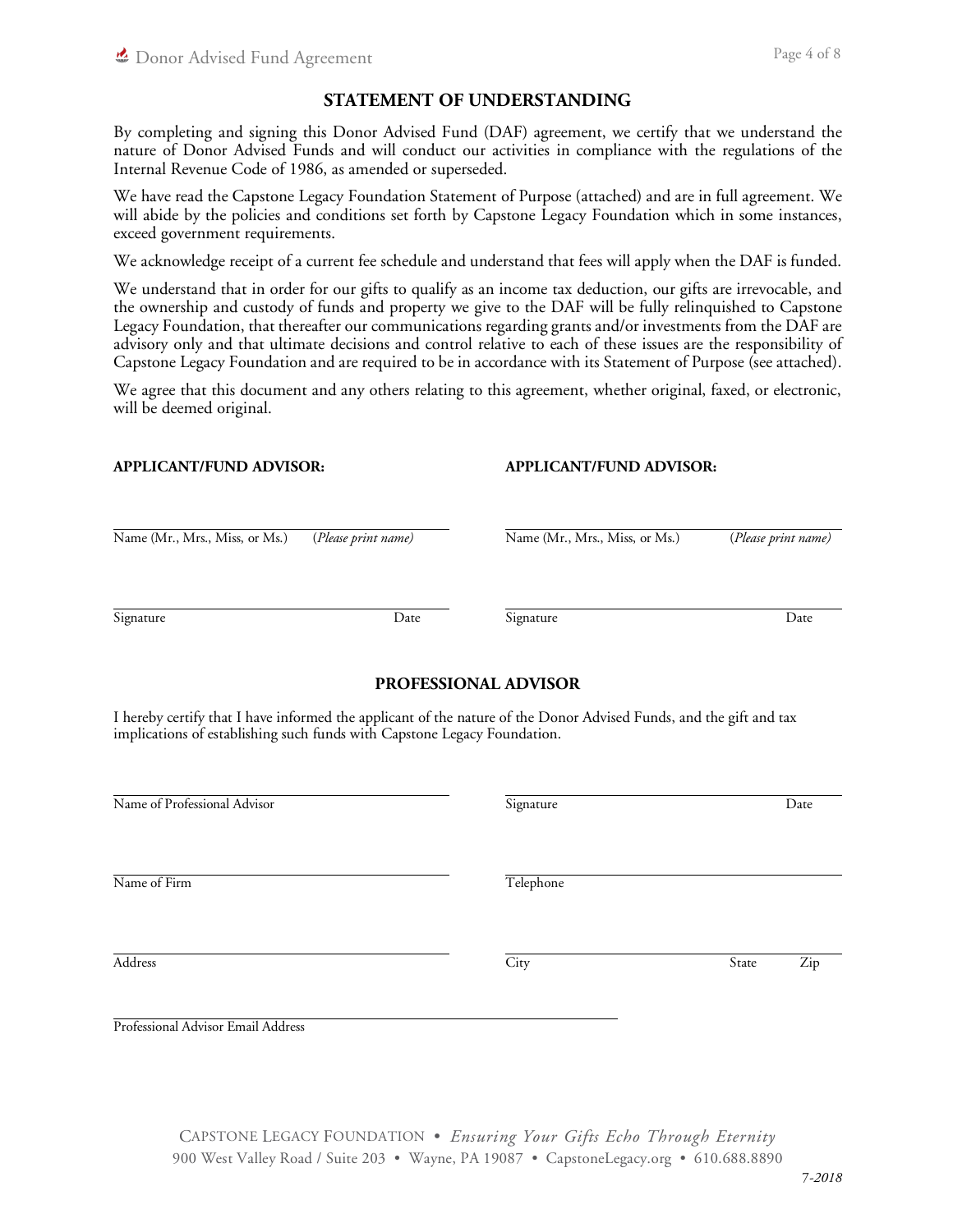*Fund Name*

**Acknowledged and Accepted:**

# **CAPSTONE LEGACY FOUNDATION, INC.**

 $By$ 

Signature

Print Name

Print Title

Date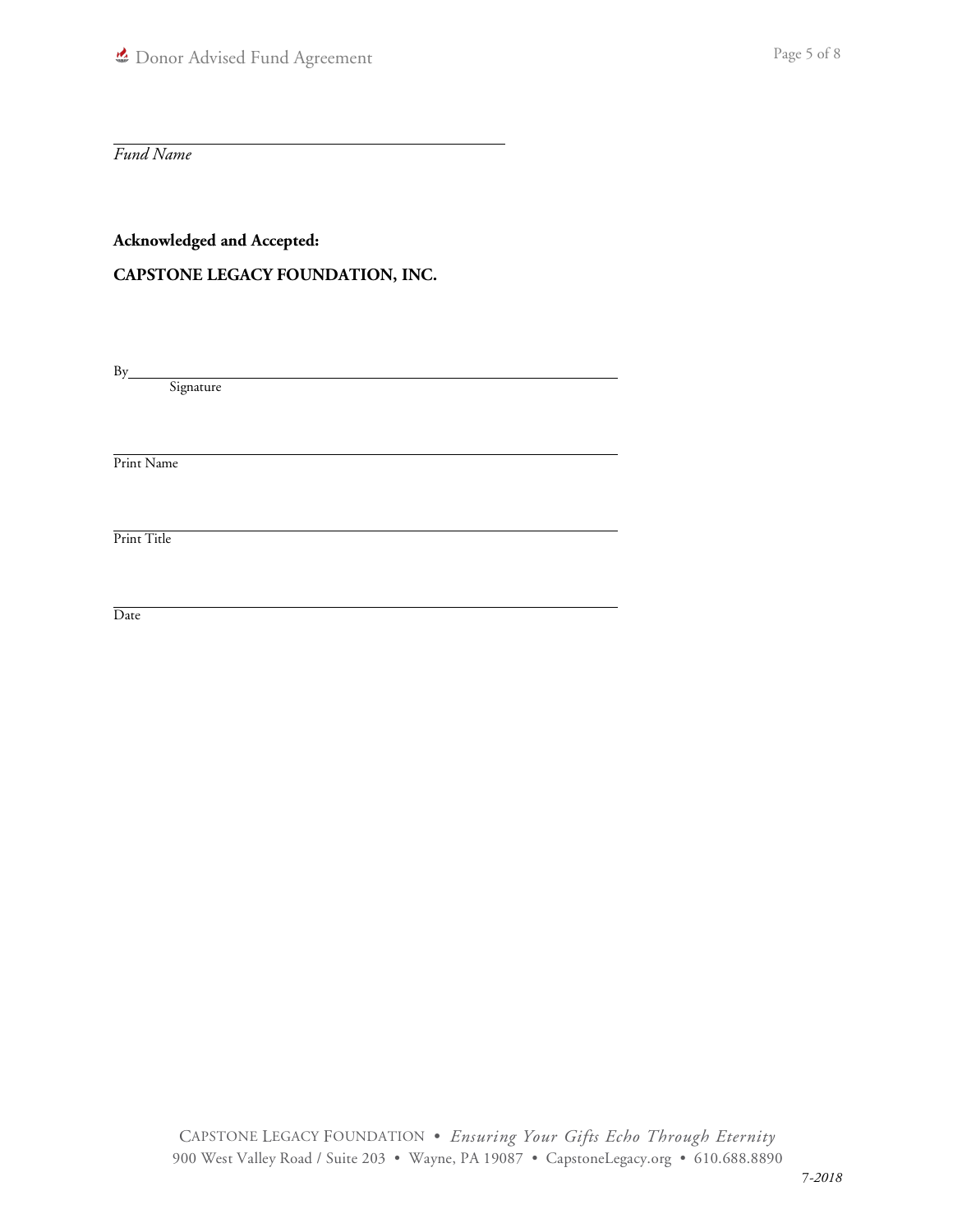# Capstone Legacy Foundation Statement of Purpose

# **MISSION**

Capstone exists to educate and empower givers to increase stewardship and generosity by planning strategically and establishing legacies to transform lives

# **VISION**

The Community one in Christ.

# **VALUES**

Christ-centered, Earning Relationships, Evoking Passion, Empowering Intentional Stewardship, Prayer Guided, Sharing Living Legacies. These values are based on Biblical references, and are available upon request.

## **STATEMENT OF FAITH**

- 1. We believe that the entire Bible is the inspired and inerrant Word of God; the only infallible rule of faith and practice.
- 2. We believe that the there is one God, eternally existing in three persons: Father, Son and Holy Spirit.
- 3. We believe that Jesus Christ is the only begotten Son of God, conceived by the Holy Spirit, born of the Virgin Mary, and that He was true Man and is true God.
- 4. We believe that in this age, God manifests Himself through the Holy Spirit who is a distinct personality, eternally co-existent with the Father and the Son, whose basic task is to convict sinners, regenerate those who believe, and empower believers to live godly lives and in every way glorify the Father and the Son through His indwelling presence.
- 5. We believe that man was created in the image of God, and that He sinned and thereby incurred not only physical death, but also spiritual death, which is eternal separation from God.
- 6. We believe that the Lord Jesus Christ died for our sins according to the Scriptures, as a representative and substitutionary sacrifice, and that all who believe in Him are justified on the basis of His shed blood.
- 7. We believe that the Lord Jesus Christ was resurrected in body, ascended into Heaven, currently lives there for us as High Priest and Advocate, and that His personal, physical return to earth is imminent.
- 8. We believe in the bodily resurrection of the just and the unjust, the everlasting punishment of the lost, and the everlasting redemption of the saved.

These eight beliefs form the basis of how we determine which ministries and charitable organizations qualify to receive grants recommended by individual givers and giver families. Proposed grant recipients that are ministry related must sign the Statement of Faith. Others may not be required to sign the Statement of Faith, but they may not operate in contravention to it, as determined by our Board.

*Fund Name Advisor Initial Advisor Initial*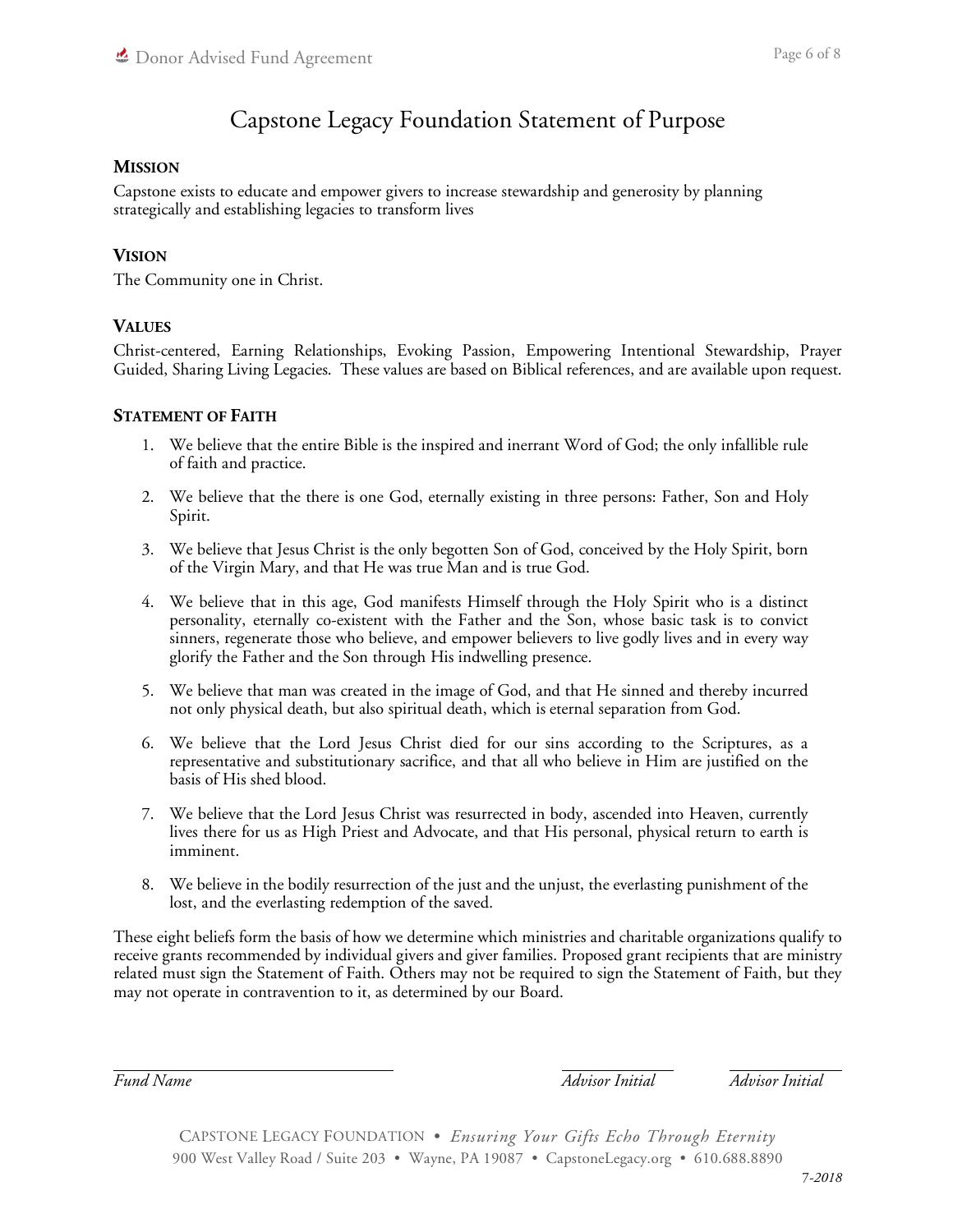# **INELIGIBLE DISTRIBUTIONS**

Capstone Legacy Foundation will not authorize the distribution of charitable funds to advance atheism, humanism, homosexual lifestyles, Marxism, anti-Americanism, abortion, violence, witchcraft, or any other activity that the Executive Leadership and/or Board of Directors might at any time deem to be inappropriate, in conflict with the Statement of Faith that is ascribed to by the Board of Directors, or contrary to the organizations' purposes, even though such purposes may be sanctioned by the Internal Revenue Service as legitimate purposes for tax-deductible donations and/or sponsored by other tax-exempt organizations.

Capstone Legacy Foundation retains the ultimate right to determine whether the request for distribution may fall into one of the above categories.

Prohibited distributions as established by the Internal Revenue Code include, but are not limited to, the following:

- To provide private benefit to the donor or any other related individual
- To pay dues or membership fees
- To purchase tickets to a charitable event or benefit, such as banquets, golf tournaments, auctions, sponsorships
- To pay a pledge made by donor to another charitable organization
- To pay for school tuition—apart from an established scholarship program
- To support charities on the terror-watch list
- To support a political party or candidate for election

# **GUIDELINES:**

- The fund must have a clear, specific purpose in accordance with the attached Capstone Legacy Foundation Statement of Purpose, as approved by the Board of Directors.
- Minimum initial deposit of \$1,000. (*except for deferred funds)*; suggested initial deposit is \$5,000 (*except for deferred funds)*
- Distributions may be recommended for  $501(c)(3)$  organizations, churches, scholarship programs, or Field of Interest Funds.
- Grants may be recommended by application for qualified charitable, religious, educational scientific and health related activities.
- Program-related investments, which are in line with the exempt activities of Capstone Legacy Foundation, may be made to non-exempt organizations.
- The Fund will be responsible for any legal or other direct expenses incurred on behalf of the fund
- A deferred fund may be established to receive distributions upon donor's death as indicated on page 3 of 8 above.
	- o No minimum deposit
	- o No current fees
	- o Once funded, standard pricing schedule applied

*Fund Name Advisor Initial Advisor Initial*